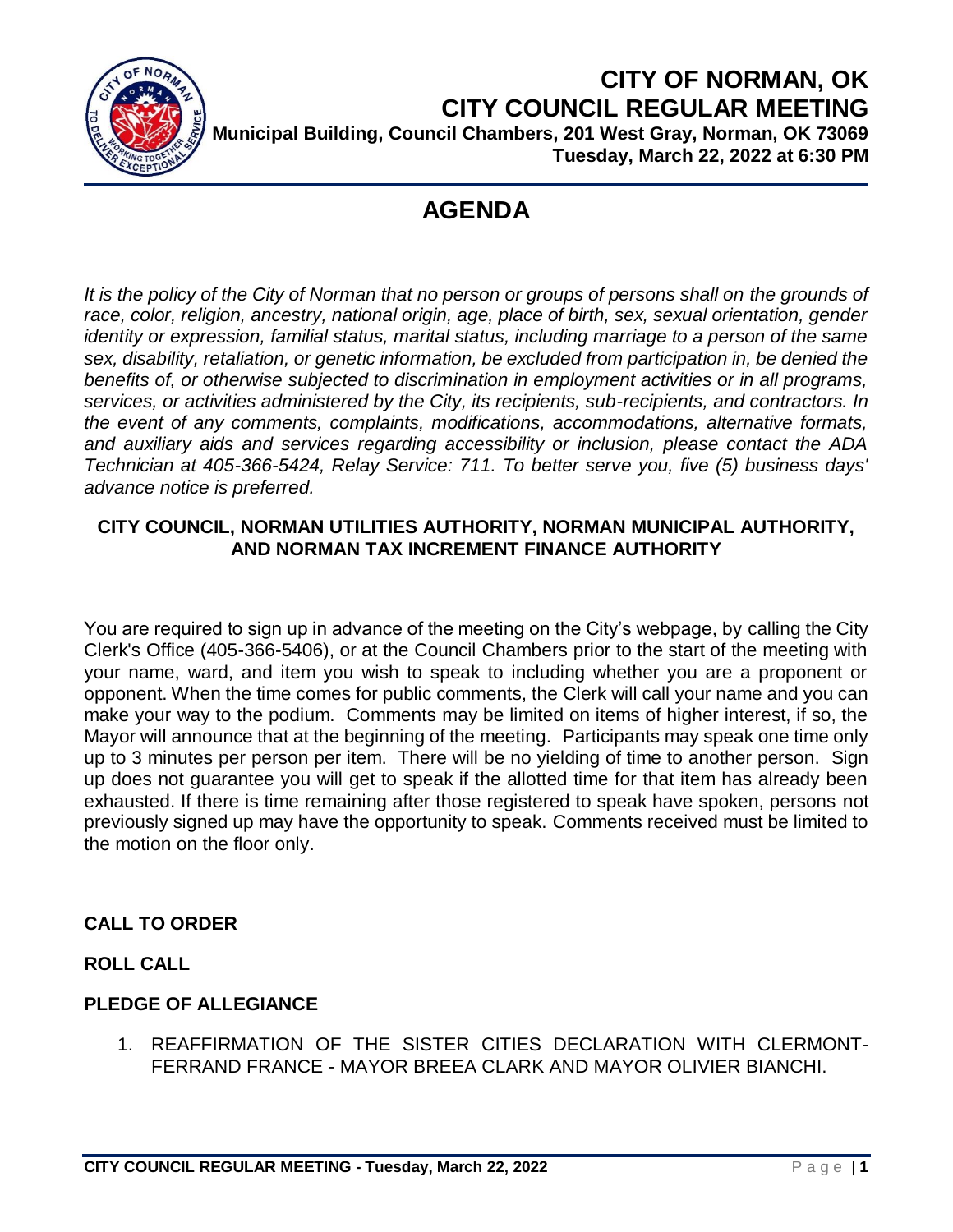#### **APPROVAL OF MINUTES**

2. CONSIDERATION OF APPROVAL, REJECTION, AMENDMENT, AND/OR POSTPONEMENT OF THE MINUTES AS FOLLOWS:

CITY COUNCIL STUDY SESSION MINUTES OF NOVEMBER 16, 2021

CITY COUNCIL STUDY SESSION MINUTES OF DECEMBER 7, 2021

CITY COUNCIL CONFERENCE MINUTES OF DECEMBER 14, 2021

CITY COUNCIL STUDY SESSION MINUTES OF JANUARY 4, 2022

CITY COUNCIL SPECIAL SESSION MINUTES OF JANUARY 18, 2022

CITY COUNCIL MINUTES OF FEBRUARY 8, 2022

NORMAN UTILITIES AUTHORITY MINUTES OF FEBRUARY 8, 2022

NORMAN MUNICIPAL AUTHORITY MINUTES OF FEBRUARY 8, 2022

NORMAN TAX INCREMENT FINANCE AUTHORITY MINUTES OF FEBRUARY 8, 2022

#### **AWARDS AND PRESENTATIONS**

3. CONSIDERATION OF ADOPTION, REJECTION, AMENDMENT AND/OR POSTPONEMENT OF RESOLUTION R-2122-87: A RESOLUTION OF THE COUNCIL OF THE CITY OF NORMAN, OKLAHOMA, AWARDING THE INAUGURAL JAMES O. HARP ENVIRONMENTAL RECOGNITION AWARD, IN CONJUNCTION WITH THE NORMAN ENVIRONMENTAL CONTROL ADVISORY BOARD.

#### **PROCLAMATIONS**

- 4. CONSIDERATION OF ACKNOWLEDGING RECEIPT, REJECTION, AMENDMENT, AND/OR POSTPONEMENT OF PROCLAMATION P-2122-25: A PROCLAMATION OF THE MAYOR OF THE CITY OF NORMAN, OKLAHOMA, PROCLAIMING SUNDAY, APRIL 24TH, 2022, AS ARBOR DAY IN THE CITY OF NORMAN.
- 5. CONSIDERATION OF ACKNOWLEDGEMENT, APPROVAL, REJECTION, AMENDMENT, AND/OR POSTPONEMENT OF PROCLAMATION P-2122-26: A PROCLAMATION OF THE MAYOR OF THE CITY OF NORMAN, OKLAHOMA, PROCLAIMING FRIDAY, APRIL 22, 2022, AS EARTH DAY AND MARCH 19 THROUGH MAY 7, 2022, AS GREEN NORMAN ECOMONTH IN THE CITY OF NORMAN.

## **COUNCIL ANNOUNCEMENTS**

## **CONSENT DOCKET**

This item is placed on the agenda so that the City Council, by unanimous consent, can designate those routine agenda items that they wish to be approved or acknowledged by one motion. If any item proposed does not meet with approval of all Councilmembers, that item will be heard in regular order. Staff recommends that Item 6 through Item 40 be placed on the consent docket.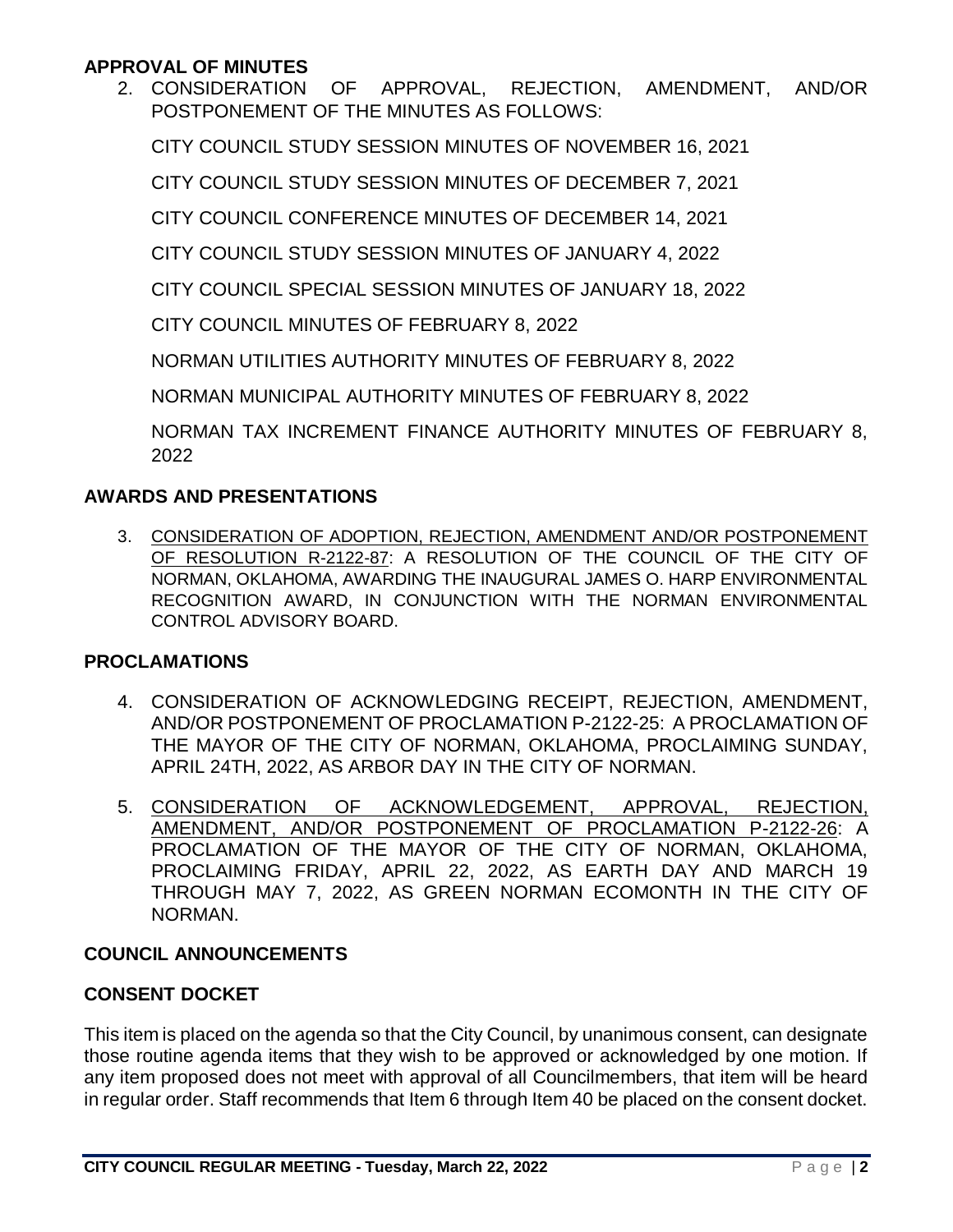#### **Reports/Communications**

- 6. CONSIDERATION OF ACKNOWLEDGEMENT, APPROVAL, ACCEPTANCE, REJECTION, AMENDMENT, AND/OR POSTPONEMENT OF RECEIPT OF THE FINANCE DIRECTOR'S INVESTMENT REPORT AS OF FEBRUARY 28, 2022, AND DIRECTING THE FILING THEREOF.
- 7. CONSIDERATION OF ACKNOWLEDGEMENT, APPROVAL, ACCEPTANCE, REJECTION, AMENDMENT, AND/OR POSTPONEMENT OF THE MONTHLY DEPARTMENTAL REPORT FOR THE MONTH OF FEBRUARY, 2022.
- 8. CONSIDERATION OF SUBMISSION, ACKNOWLEDGEMENT, APPROVAL, REJECTION, AMENDMENT, AND/OR REJECTION OF RECEIPT OF THE CITY MANAGER'S CONTRACT AND CHANGE ORDER REPORT AND DIRECTING THE FILING THEREOF.
- 9. CONSIDERATION OF SUBMISSION, ACKNOWLEDGEMENT, APPROVAL, REJECTION, AMENDMENT, AND/OR REJECTION OF RECEIPT OF THE CITIZENS PUBLIC SAFETY SALES TAX OVERSIGHT COMMITTEE ANNUAL REPORT FOR FYE 2021.

## **Bids**

10. CONSIDERATION OF AWARDING, APPROVAL, ACCEPTANCE, REJECTION, AMENDMENT, AND/OR POSTPONEMENT OF BID 2122-51 FOR INSTALLED PAVEMENT MARKINGS TO ACTION SAFETY SUPPLY COMPANY FOR THE TRAFFIC CONTROL DIVISION.

## **Easements**

- 11. CONSIDERATION OF APPROVAL, ACCEPTANCE, REJECTION, AMENDMENT, AND/OR POSTPONEMENT OF EASEMENT E-2122-38: A PERMANENT PUBLIC SIDEWALK AND UTILITY EASEMENT FROM BRADLEY K. GOODMAN IN THE AMOUNT OF \$2,242 FOR THE PORTER AVENUE STREETSCAPE 2019 BOND PROJECT.
- 12. CONSIDERATION OF APPROVAL, ACCEPTANCE, REJECTION, AMENDMENT, AND/OR POSTPONEMENT OF TEMPORARY EASEMENT E-2122-39: A TEMPORARY CONSTRUCTION EASEMENT FROM BRADLEY K. GOODMAN IN THE AMOUNT OF \$1,013 FOR THE PORTER AVENUE STREETSCAPE 2019 BOND PROJECT.
- 13. CONSIDERATION OF APPROVAL, ACCEPTANCE, REJECTION, AMENDMENT, AND/OR POSTPONEMENT OF EASEMENT E-2122-40: A PERMANENT SIDEWALK AND UTILITY EASEMENT FROM BIP, L.L.C., AN OKLAHOMA LIMITED LIABILITY COMPANY, IN THE AMOUNT OF \$28,451 FOR THE PORTER AVENUE STREETSCAPE 2019 BOND PROJECT.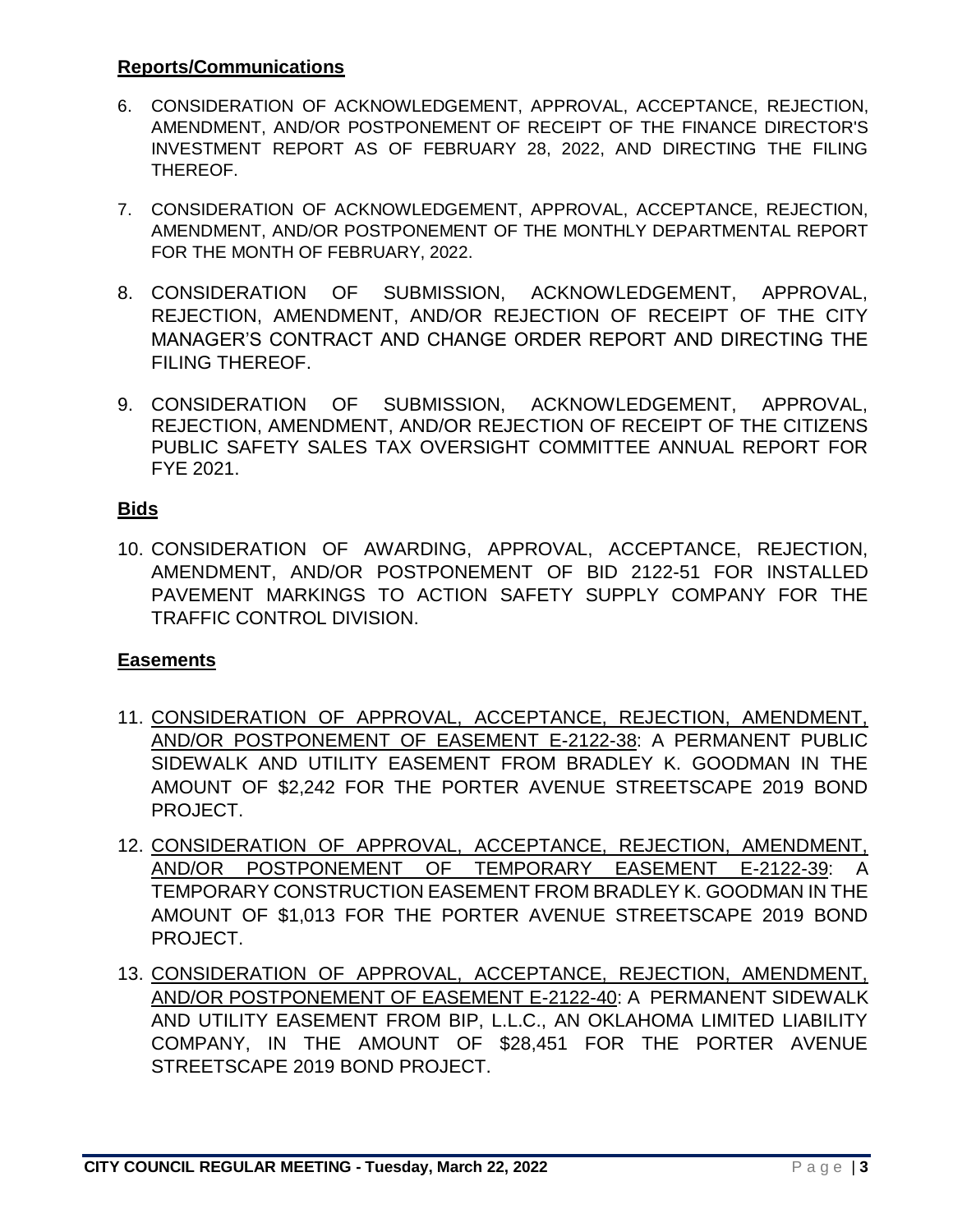- 14. CONSIDERATION OF APPROVAL, ACCEPTANCE, REJECTION, AMENDMENT, AND/OR POSTPONEMENT OF TEMPORARY EASEMENT E-2122-41: A TEMPORARY CONSTRUCTION EASEMENT FROM BIP, L.L.C., AN OKLAHOMA LIMITED LIABILITY COMPANY, IN THE AMOUNT OF \$19.00 FOR THE PORTER AVENUE STREETSCAPE 2019 BOND PROJECT.
- 15. CONSIDERATION OF APPROVAL, ACCEPTANCE, REJECTION, AMENDMENT, AND/OR POSTPONEMENT OF EASEMENT E-2122-42: PERMANENT PUBLIC SIDEWALK AND UTILITY EASEMENT FROM GOODMAN INVESTMENTS, L.L.C., AN OKLAHOMA LIMITED LIABILITY COMPANY, IN THE AMOUNT OF \$3,070 FOR THE PORTER AVENUE STREETSCAPE 2019 BOND PROJECT.
- 16. CONSIDERATION OF APPROVAL, ACCEPTANCE, REJECTION, AMENDMENT, AND/OR POSTPONEMENT OF TEMPORARY EASEMENT E-2122-43: A TEMPORARY CONSTRUCTION EASEMENT FROM GOODMAN INVESTMENTS, L.L.C., AN OKLAHOMA LIMITED LIABILITY COMPANY, IN THE AMOUNT OF \$1,910 FOR THE PORTER AVENUE STREETSCAPE 2019 BOND PROJECT.
- 17. CONSIDERATION OF APPROVAL, ACCEPTANCE, REJECTION, AMENDMENT, AND/OR POSTPONEMENT OF EASEMENT E-2122-44: A PERMANENT PUBLIC SIDEWALK AND UTILITY EASEMENT FROM GOODMAN INVESTMENTS, L.L.C., AN OKLAHOMA LIMITED LIABILITY COMPANY, IN THE AMOUNT OF \$58,380 FOR THE PORTER AVENUE STREETSCAPE 2019 BOND PROJECT.
- 18. CONSIDERATION OF APPROVAL, ACCEPTANCE, REJECTION, AMENDMENT, AND/OR POSTPONEMENT OF TEMPORARY EASEMENT E-2122-45: A TEMPORARY CONSTRUCTION EASEMENT FROM GOODMAN INVESTMENTS, L.L.C., AN OKLAHOMA LIMITED LIABILITY COMPANY, IN THE AMOUNT OF \$5,440 FOR THE PORTER AVENUE STREETSCAPE 2019 BOND PROJECT.
- 19. CONSIDERATION OF APPROVAL, ACCEPTANCE, REJECTION, AMENDMENT, AND/OR POSTPONEMENT OF EASEMENT E-2122-46: A PERMANENT PUBLIC SIDEWALK AND UTILITY EASEMENT FROM NORTH PORTER CENTER, L.L.C., IN THE AMOUNT OF \$8,342 FOR THE PORTER AVENUE STREETSCAPE 2019 BOND PROJECT.
- 20. CONSIDERATION OF APPROVAL, ACCEPTANCE, REJECTION, AMENDMENT, AND/OR POSTPONEMENT OF TEMPORARY EASEMENT E-2122-47: A TEMPORARY CONSTRUCTION EASEMENT FROM NORTH PORTER CENTER, L.L.C., IN THE AMOUNT OF \$278 FOR THE PORTER AVENUE STREETSCAPE 2019 BOND PROJECT.
- 21. CONSIDERATION OF APPROVAL, ACCEPTANCE, REJECTION, AMENDMENT, AND/OR POSTPONEMENT OF EASEMENT E-2122-48: A PERMANENT PUBLIC SIDEWALK AND UTILITY EASEMENT FROM WHOLESALE GASOLINE, INC., IN THE AMOUNT OF \$500 FOR THE PORTER AVENUE STREETSCAPE 2019 BOND PROJECT.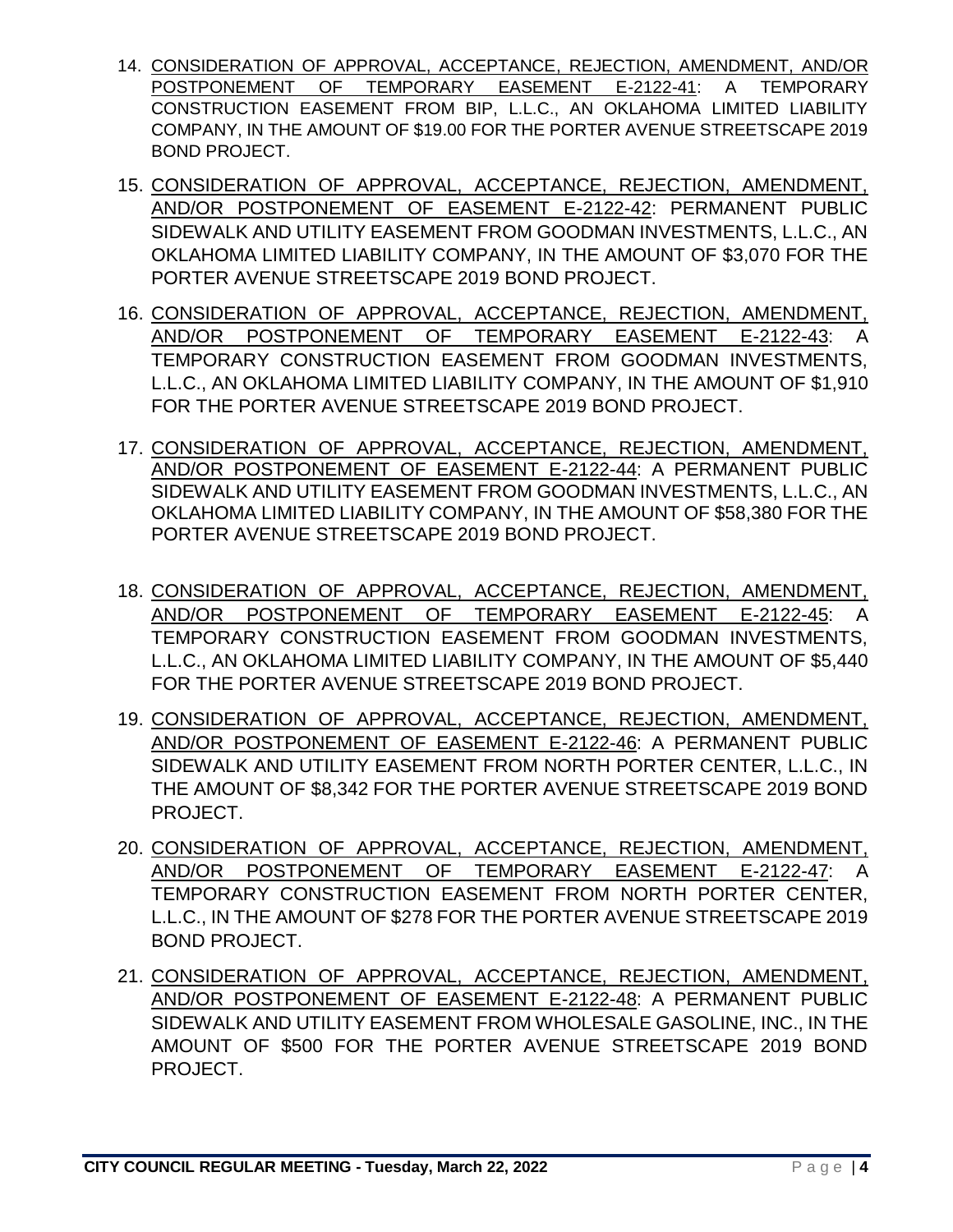- 22. CONSIDERATION OF APPROVAL, ACCEPTANCE, REJECTION, AMENDMENT, AND/OR POSTPONEMENT OF TEMPORARY EASEMENT E-2122-49: A TEMPORARY CONSTRUCTION EASEMENT FROM WILSON COMPANY, L.L.C., IN THE AMOUNT OF \$500 FOR THE PORTER AVENUE STREETSCAPE 2019 BOND PROJECT.
- 23. CONSIDERATION OF APPROVAL, ACCEPTANCE, REJECTION, AMENDMENT, AND/OR POSTPONEMENT OF TEMPORARY EASEMENT E-2122-51: A TEMPORARY DRIVEWAY EASEMENT DONATED BY WILSON COMPANY, L.L.C., FOR THE PORTER AVENUE STREETSCAPE 2019 BOND PROJECT.
- 24. CONSIDERATION OF APPROVAL, ACCEPTANCE, REJECTION, AMENDMENT, AND/OR POSTPONEMENT OF TEMPORARY EASEMENT E-2122-50: A TEMPORARY DRIVEWAY EASEMENT DONATED BY WILSON COMPANY, L.L.C., FOR THE PORTER AVENUE STREETSCAPE 2019 BOND PROJECT.

## **Final Plats**

- 25. CONSIDERATION FOR APPROVAL, ACCEPTANCE, REJECTION, AMENDMENT, AND/OR POSTPONEMENT OF A FINAL PLAT FOR TRENT ESTATES AND ACCEPTANCE OF PUBLIC DEDICATIONS CONTAINED THEREIN. (LOCATED AT THE SOUTHEAST CORNER OF 96TH AVENUE N.E. AND EAST ROCK CREEK ROAD)
- 26. CONSIDERATION FOR APPROVAL, ACCEPTANCE, REJECTION, AMENDMENT, AND/OR POSTPONEMENT OF A FINAL PLAT FOR APOSTOLIC WORSHIP CENTER AND ACCEPTANCE OF PUBLIC DEDICATIONS CONTAINED THEREIN. (LOCATED AT 3221 NORTH PORTER AVENUE)

## **Acceptance of Grant**

27. CONSIDERATION OF APPROVAL, REJECTION, AMENDMENT, AND/OR POSTPONEMENT OF SUBMISSION OF THE CERTIFIED LOCAL GOVERNMENTS (CLG) PROGRAM 2022-2023 APPLICATION FOR FUNDING IN THE AMOUNT OF \$8,650 TO BE SUBMITTED TO THE OKLAHOMA STATE HISTORIC PRESERVATION OFFICE.

# **Contracts**

28. CONSIDERATION OF APPROVAL, REJECTION, AMENDMENT OR POSTPONEMENT OF AMENDMENT NO. ONE TO CONTRACT K-1516-132: A SERVICES AGREEMENT BETWEEN THE CITY OF NORMAN, THE NORMAN MUNICIPAL AUTHORITY, AND THE NORMAN ARTS COUNCIL, ADDING THE JAMES GARNER EXTENSION PROJECT TO THE LIST OF PUBLIC ART PROJECTS AND ADDING THE NORMAN MUNICIPAL AUTHORITY AS A PARTY FOR THAT PROJECT.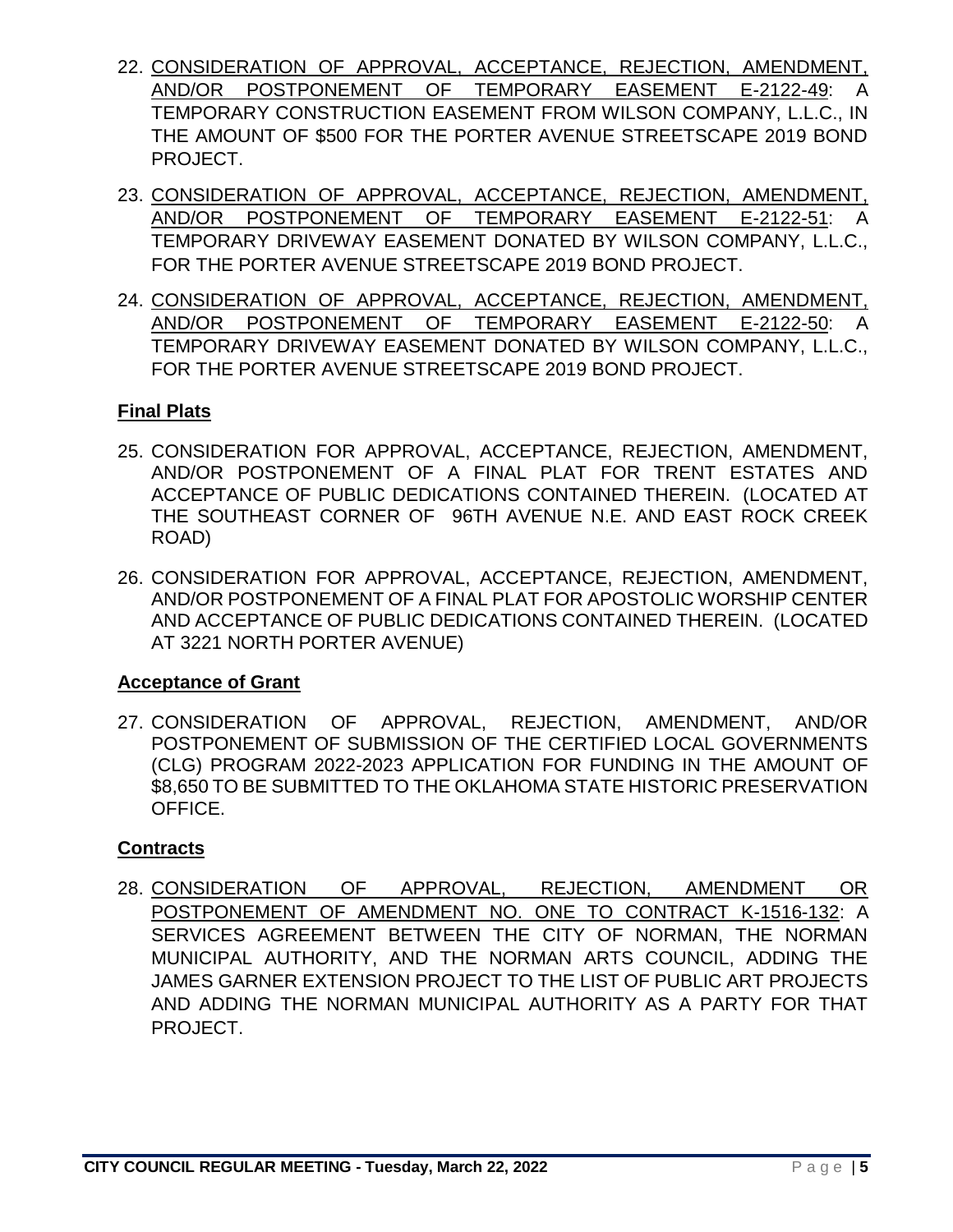- 29. CONSIDERATION OF APPROVAL, REJECTION, AMENDMENT, AND/OR POSTPONEMENT OF AMENDMENT NO. FOUR TO CONTRACT K-1718-115: BY AND BETWEEN E & E LAWN CARE, L.L.C., FOR MOWING, SECURING OF STRUCTURES, AND THE REMOVAL OF HEALTH NUISANCES FOR THE CODE COMPLIANCE DIVISION EXTENDING THE CONTRACT THROUGH MARCH 31, 2023.
- 30. CONSIDERATION OF APPROVAL, REJECTION, AMENDMENT, AND/OR POSTPONEMENT OF AMENDMENT NO. THREE TO CONTRACT K-1819-124: BY AND BETWEEN GIVENS PROPERTY MAINTENANCE, L.L.C., FOR MOWING, SECURING OF STRUCTURES, AND THE REMOVAL OF HEALTH NUISANCES FOR THE CODE COMPLIANCE DIVISION EXTENDING THE CONTRACT THROUGH MARCH 31, 2023.
- 31. CONSIDERATION OF APPROVAL, ACCEPTANCE, REJECTION, AMENDMENT OR POSTPONEMENT OF CHANGE ORDER NO. ONE TO CONTRACT K-2021-12: BY AND BETWEEN NORMAN UTILITIES AUTHORITY AND SMC UTILITY CONSTRUCTION INCREASING THE CONTRACT AMOUNT BY \$54,596 FOR A REVISED CONTRACT AMOUNT OF \$1,137,146 AND ADDING 325 CALENDAR DAYS TO THE CONTRACT FOR THE 2015 WATER WELLS AND LINES PROJECT, LOCATED NEAR FRANKLIN ROAD AND 60TH AVENUE N.E., FINAL ACCEPTANCE OF THE PROJECT AND FINAL PAYMENT IN THE AMOUNT OF \$164,437.17.
- 32. CONSIDERATION OF APPROVAL, ACCEPTANCE, REJECTION, AMENDMENT, AND/OR POSTPONEMENT OF CHANGE ORDER NO. THREE TO CONTRACT K-2021-53: BY AND BETWEEN THE CITY OF NORMAN, OKLAHOMA, AND RUDY CONSTRUCTION COMPANY. INCREASING THE CONTRACT AMOUNT BY \$142,712.42 FOR A REVISED CONTRACT AMOUNT OF \$2,953,153.87 AND ADDING 32 DAYS TO THE CONTRACT FOR VARIOUS CHANGES TO PROJECT DESIGN FOR THE PORTER AND ACRES INTERSECTION 2019 BOND PROJECT.
- 33. CONSIDERATION OF APPROVAL, REJECTION, AMENDMENT, AND/OR POSTPONEMENT OF AMENDMENT NO. THREE TO CONTRACT K-2021-115: BY AND BETWEEN THE CITY OF NORMAN AND CROSSLAND CONSTRUCTION COMPANY, INC., INCREASING THE CONTRACT AMOUNT BY \$1,295,200 FOR A REVISED CONTRACT AMOUNT OF \$6,102,072 FOR CONSTRUCTION SERVICES OF THE SENIOR WELLNESS CENTER.
- 34. CONSIDERATION OF APPROVAL, REJECTION, AMENDMENT, AND/OR POSTPONEMENT OF AMENDMENT NO. ONE TO CONTRACT K-2021-133: A PIPELINE LICENSE BY AND BETWEEN THE CITY OF NORMAN, OKLAHOMA, AND THE BURLINGTON NORTHERN SANTA FE RAILWAY COMPANY AMENDING THE CONTRACT TO REFLECT A CHANGE TO THE BORE METHOD AND CASING SIZE FOR THE FLOOD AVENUE WATER LINE REPLACEMENT PROJECT FROM ROCK CREEK ROAD TO VENTURE DRIVE.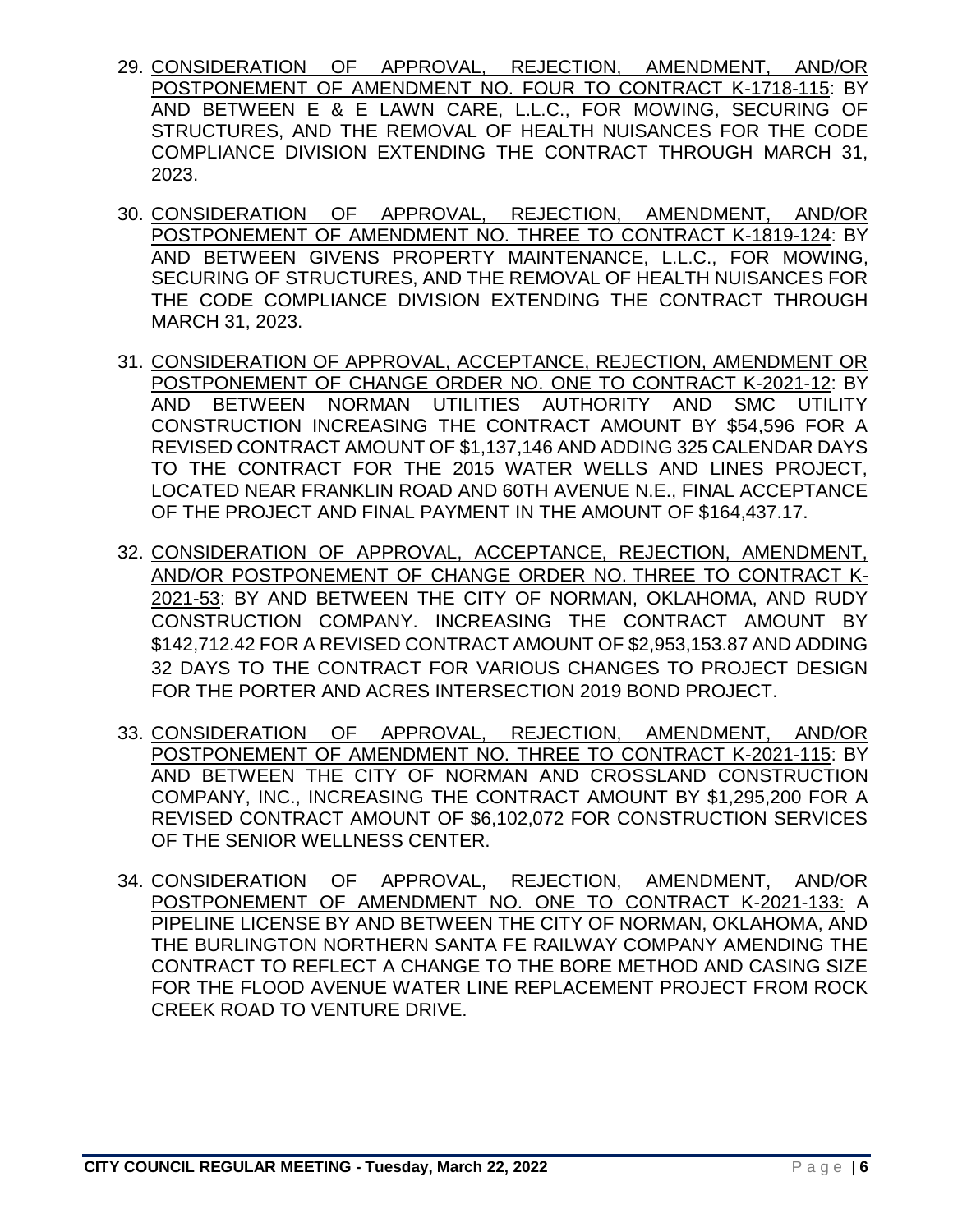- 35. CONSIDERATION OF APPROVAL, ACCEPTANCE, REJECTION, AMENDMENT, AND/OR POSTPONEMENT OF CHANGE ORDER NO. ONE TO CONTRACT K-2122- 3: BY AND BETWEEN THE CITY OF NORMAN, OKLAHOMA, AND RDNJ, L.L.C., D/B/A A-TECH PAVING, INCREASING THE CONTRACT AMOUNT BY \$109,659.74 FOR A REVISED AMOUNT OF \$853,885.99 AND ADDING 14 CALENDAR DAYS TO THE CONTRACT FOR THE URBAN CONCRETE PROJECT, FYE 2022 LOCATIONS-BID 2.
- 36. CONSIDERATION OF APPROVAL, ACCEPTANCE, REJECTION, AMENDMENT, AND/OR POSTPONEMENT OF CONTRACT K-2122-51: A CONTRACT BY AND BETWEEN THE CITY OF NORMAN, OKLAHOMA, AND THE NORMAN ARTS COUNCIL FOR THE 2022 ARTFUL INLETS PROGRAM.
- 37. CONSIDERATION OF APPROVAL, ACCEPTANCE, REJECTION, AMENDMENT, AND/OR POSTPONEMENT OF CHANGE ORDER NO. TWO TO CONTRACT K-2122- 59: BY AND BETWEEN THE CITY OF NORMAN AND HASKELL LEMON CONSTRUCTION COMPANY INCREASING THE CONTRACT AMOUNT BY \$358,613.17 FOR A REVISED CONTRACT AMOUNT OF \$1,945,806.17 FOR THE IMHOFF BRIDGE EMERGENCY REPAIR PROJECT AND BUDGET APPROPRIATION AS OUTLINED IN THE STAFF REPORT.
- 38. CONSIDERATION OF AWARDING, ACCEPTANCE, APPROVAL, REJECTION, AMENDMENT, AND/OR POSTPONEMENT OF BID 2122-7 AND CONTRACT K-2122- 83: BY AND BETWEEN THE CITY OF NORMAN, OKLAHOMA, AND RUDY CONSTRUCTION COMPANY, INC., IN THE AMOUNT OF \$89,825 FOR THE ADA RAMP REPAIR PROJECT; FYE 2022 LOCATIONS; PERFORMANCE BOND B-2122- 59; STATUTORY BOND B-2122-60; MAINTENANCE BOND MB-2122-45; AND RESOLUTION R-2122-77 GRANTING TAX-EXEMPT STATUS; AND BUDGET TRANSFERS AS OUTLINED IN THE STAFF REPORT.
- 39. CONSIDERATION OF ACCEPTANCE, APPROVAL, REJECTION, AMENDMENT, AND/OR POSTPONEMENT OF AN OKLAHOMA GAS & ELECTRIC (OG&E) GROWTH GRANT IN THE AMOUNT OF \$300 FROM OG&E ENERGY CORPORATION AND MANAGED BY KEEP OKLAHOMA BEAUTIFUL TO BE USED BY THE ENVIRONMENTAL SERVICES DIVISION TO PURCHASE SUPPLIES FOR THE GREAT AMERICAN CLEANUP ACTIVITIES, CONTRACT K-2122-112, AND BUDGET APPROPRIATION AS OUTLINED IN THE STAFF REPORT.

## **Resolution**

40. CONSIDERATION OF ADOPTION, REJECTION, AMENDMENT AND/OR POSTPONEMENT OF RESOLUTION R-2122-106: A RESOLUTION OF THE COUNCIL OF THE CITY OF NORMAN, OKLAHOMA, DECLARING THE NEED FOR FURTHER STUDY OF ACCESS OKLAHOMA'S IMPACT ON LAKE THUNDERBIRD; CITING THE LACK OF INFORMATION TO SUPPORT THE KICKAPOO TURNPIKE EXTENSION THROUGH NORMAN, AND EXPRESSING THE CITY'S OPPOSITION TO THE OKLAHOMA TURNPIKE AUTHORITY'S 'ACCESS OKLAHOMA' PLAN AS IT IMPACTS NORMAN.